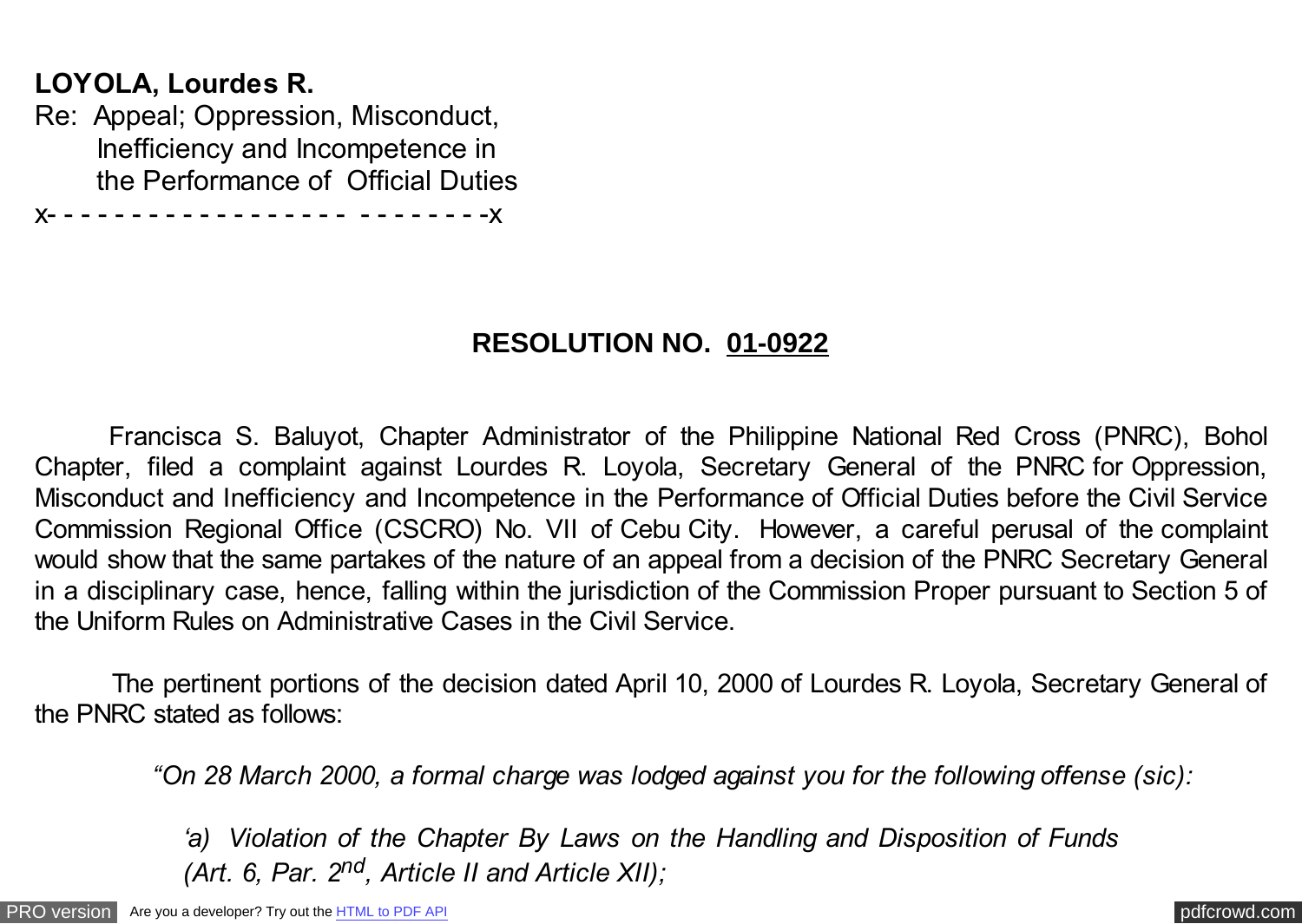*'b) Non-disclosure of the Official Depository Bank Account of Bohol; Red Cross Chapter with the Board of Directors and with PNRC Auditors;*

*"You were likewise charged with Dishonesty based on the Resolution of the Office of the Ombudsman (Visayas)*

*"In your reply dated 3 April 2000, you failed to explain satisfactorily the above-cited infractions;*

*"In view of the foregoing you are hereby advised of your dismissal from the service for dishonesty and malversation of funds effective 15 April 2000 with forfeiture of all benefits and suffer perpetual disqualification from the service either as volunteer or staff and without prejudice to the filing of criminal charges by the PNRC. "*

In her complaint, which this Office considers as an appeal, Baluyot avers as follows:

*"2. That on March 28, 2000, I received from LOURDES R. LOYOLA, Secretary-General of the Philippine National Red Cross, a Formal Charge alleging certain violations and giving me forty-eight (48) hours to explain the same xxx;*

 "3. On March 30, 2000 I filed my answer to the formal charge expecting that I be given a formal hearing therewith considering the complexity and gravity of the accusations as provided for by the Revised Uniform Rules on Administrative Cases in the Civil Service and that I be exonerated of the same inasmuch as these were grounded on flimsy and wild accusations;

*"4. To my utter shock and surprise, I received a letter dated 10 April 2000 from the said Lourdes R. Loyola ordering my dismissal from the service effective 15 April 2000 or five*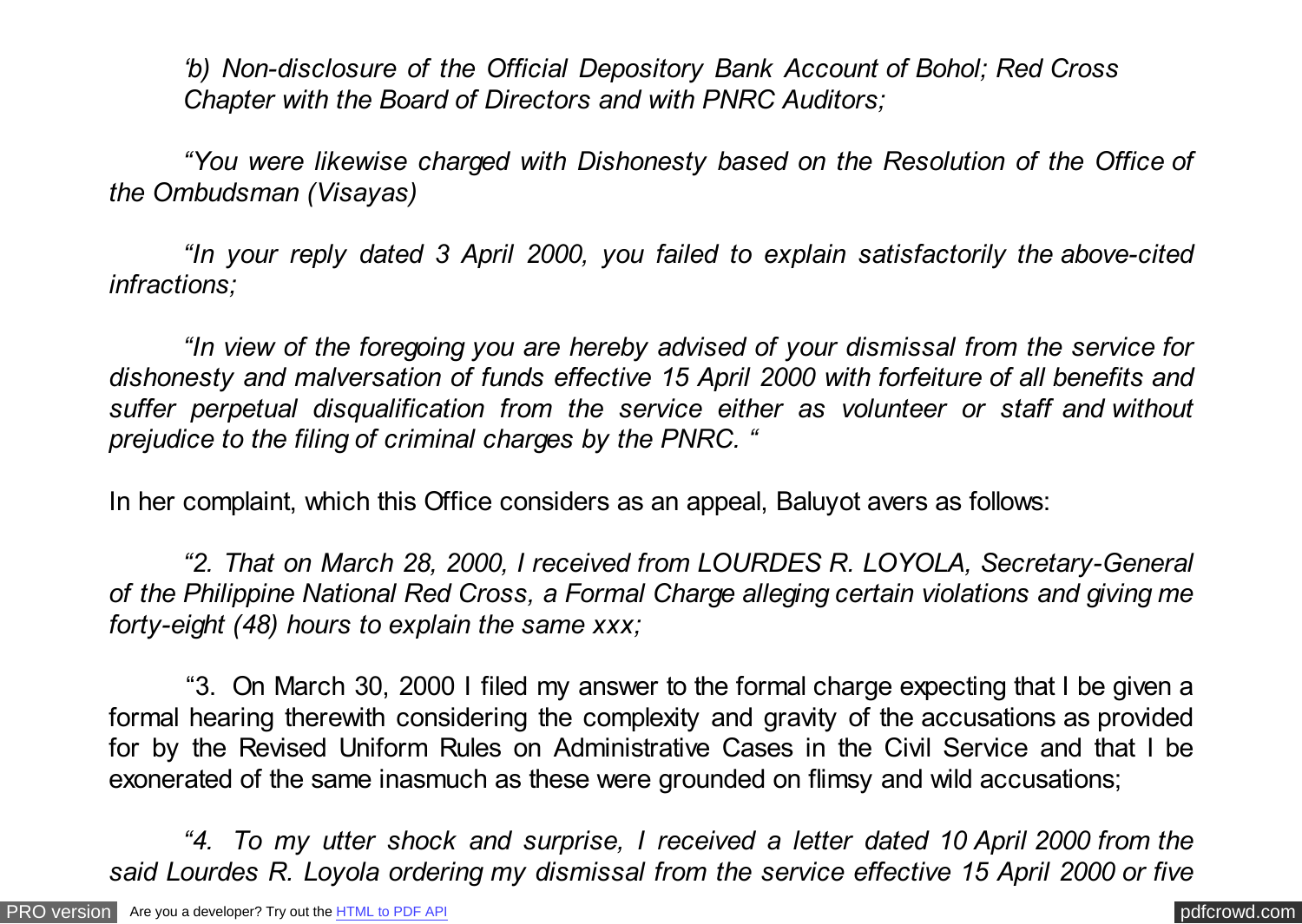*days therefrom, imposing additional severe penalties of forfeiture of all benefits and perpetual disqualification from the service to my grave prejudice, xxx;*

*"5. The dismissal order was issued without the normal formal hearing, carried out with undue haste in just a span of thirteen (13) days from the date of the formal charge and was without the approval of the PNRC Board of Governors. Also, the effectivity dated of the dismissal was a mere five days from the date of notice of dismissal;*

*"6. My appointment as Chapter Administrator was made on December 6, 1974 as evidenced by the attached photocopy of Letter of Appointment signed by (Mrs.) Loreto Paras Sulit, then Secretary-General of the Philippine National Red Cross, and marked as Annex 'C'. It must be emphasized here that said appointment was duly confirmed by the PNRC Board of Governors as noted in the Letter of Appointment;*

*"7. During my appointment as Chapter Administrator, the existing By-Laws then of the PNRC provides, among others, that: 'He (Secretary General) shall cause the investigation of any employee accused of misconduct, malfeasance or immorality, before disciplinary action is imposed and depending on the gravity of the crime, order the employees dismissal from the service subject to the approval. Of the Board' (Section 1.g, Article IX, By-Laws of the Philippine National Red Cross);*

*"8. In a letter dated 5 May 2000 (attached hereto as Annex 'D'), Mrs. Loyola offered the lame explanation that she invoked and used the amended By-Laws of the PNRC dated 25 September 1997 which provides:*

*'He (Secretary-General) shall cause the investigation of any employee accused of*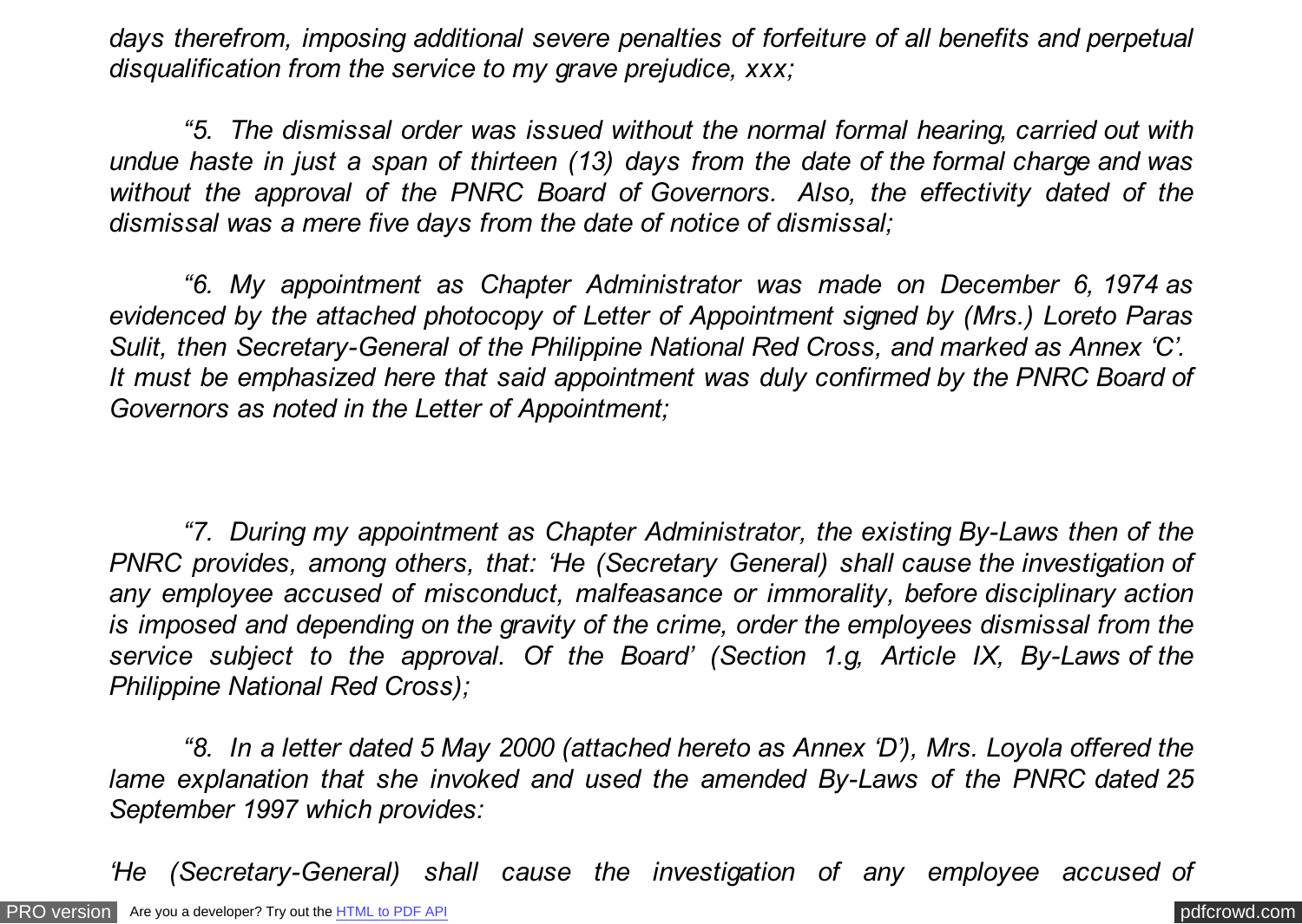*misconduct, malfeasance or immorality, before disciplinary action is imposed and depending on the gravity of the crime, order the employees dismissal from the service except that for employees appointed with the occurrence of the Board, the dismissal shall be subject to the approval of the Board.' This is in conjunction with another amended provision of the same By-Laws, which states that 'Chapter Administrators shall be appointed by the Secretary-General in consultation with the Chairman from the list of ready now candidates from the Management Development Program.'* 

*"9. The application by Mrs. Loyola on my case of the amended provisions cited in paragraph 8 is patently wrong and highly irregular because when I obtained my appointment, the then prevailing PNRC By-Laws clearly provided that I can only be removed from the service for cause with the approval of the PNRC Board of Governors;*

*"10. I have the right to expect to continue benefiting from employment benefits and guarantees I have long enjoyed as a permanent employee since it is a respected legal principal (sic) that if an employment benefit has been established as a policy, it is in effect a part of the employment contract, written or unwritten; such that the law forbids the employer from diminishing or eliminating it unilaterally. Among these benefits is the removal from service for cause only with the approval by the PNRC Board.*

*"11. The said amended provisions in the PNRC By-Laws made on September 25, 1997 should only be applied to applicable employees who were appointed during the effectivity of the provision but definitely not in my case as this would be violative of my 'security of tenure';*

*"12. The PNRC, as a government-owned and controlled corporation with original charter under R.A. 95, is under the control of the Department of Social Welfare and Development per Executive Order No. 708 dated July 27, 1981;*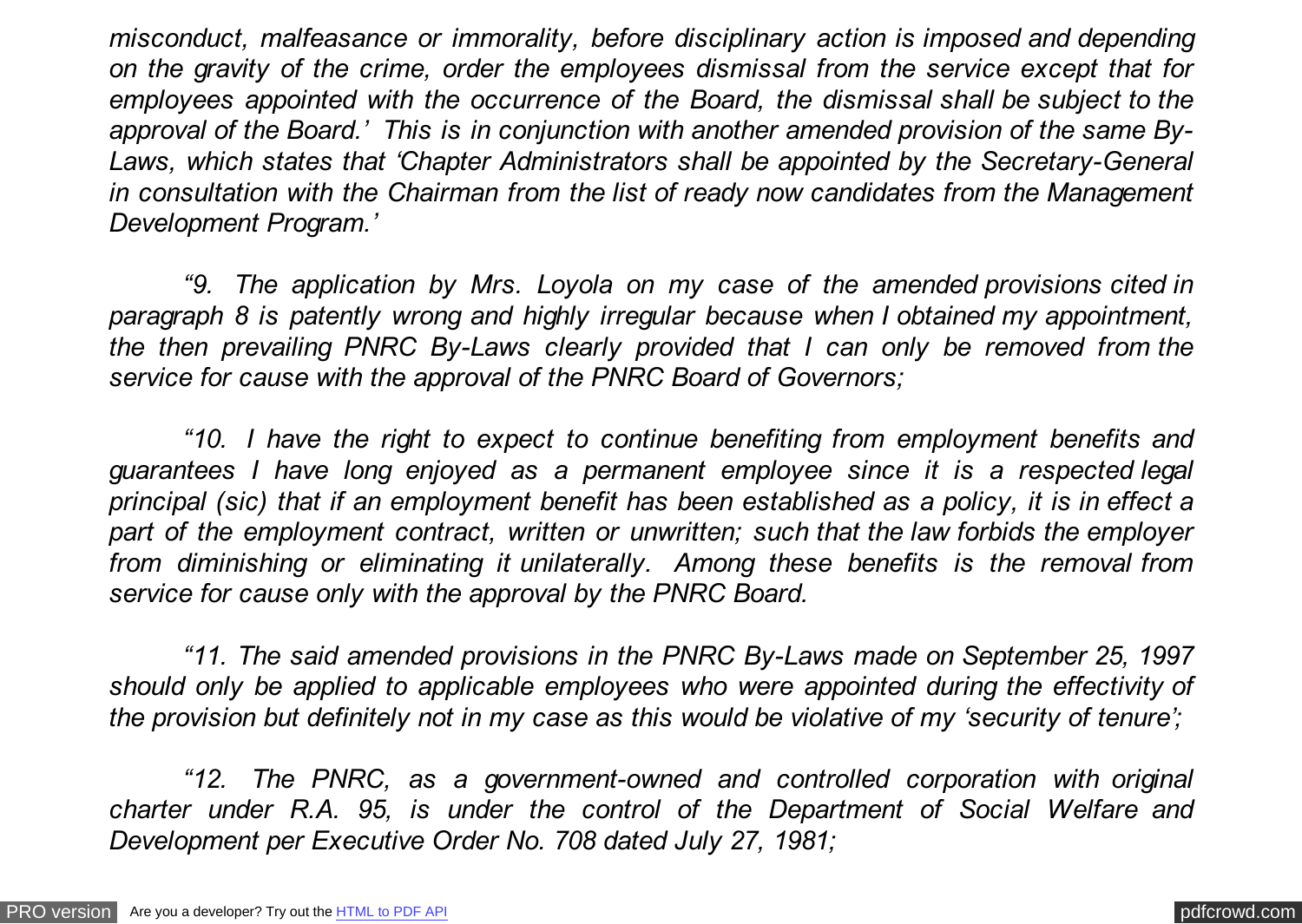*"13. Section 7. A. 2, Rule I of the Revised Uniform Rules on Administrative Cases in the Civil Service states that: 'Decisions of Heads of Agencies imposing a penalty of removal shall be executory only after confirmation by the Department Secretary concerned.' Thus, in the case of PNRC it shall be the secretary of the Department of Social Welfare and Development.*

*"14. The dismissal order issued by Mrs. Loyola does not contain the required approval by the PNRC Board of Governors nor had it been confirmed by the Secretary of the Department of Social Welfare and Development; thus, violating not only the very By-Laws of the PNRC but also the procedural rules of the Civil Service.*

*"15. The dismissal order suffered from many other fatal lapses from the point of view of the Revised Uniform Rules on Administrative Cases in the Civil Service, among them: a) giving me only forty eight (48) hours to answer the formal charge instead of the normal seventy two (72) hours; b) the formal charge was not accompanied with certified true copies of the documentary evidences; c) there was no formal hearing of the charge wherein I can confront the witnesses and refute the testimonies leveled against me; and d) there was no formal investigation report containing a narration of the material facts established and detailing the findings and the evidences supporting said findings as well as the recommendation of the disciplining authority;*

*"16. Mrs. Loyola likewise violated the Constitutional provision which states that: 'No officer or employee of the Civil Service shall be removed or suspended except for cause provided by law.' (Section 2(3), Article IX of the Philippine Constitution)*

*"17. I am executing this affidavit and filing this complaint with the Civil Service Commission with the end view that the corresponding penalties and/or sanctions be imposed against the said Mrs. Lourdes R. Loyola."*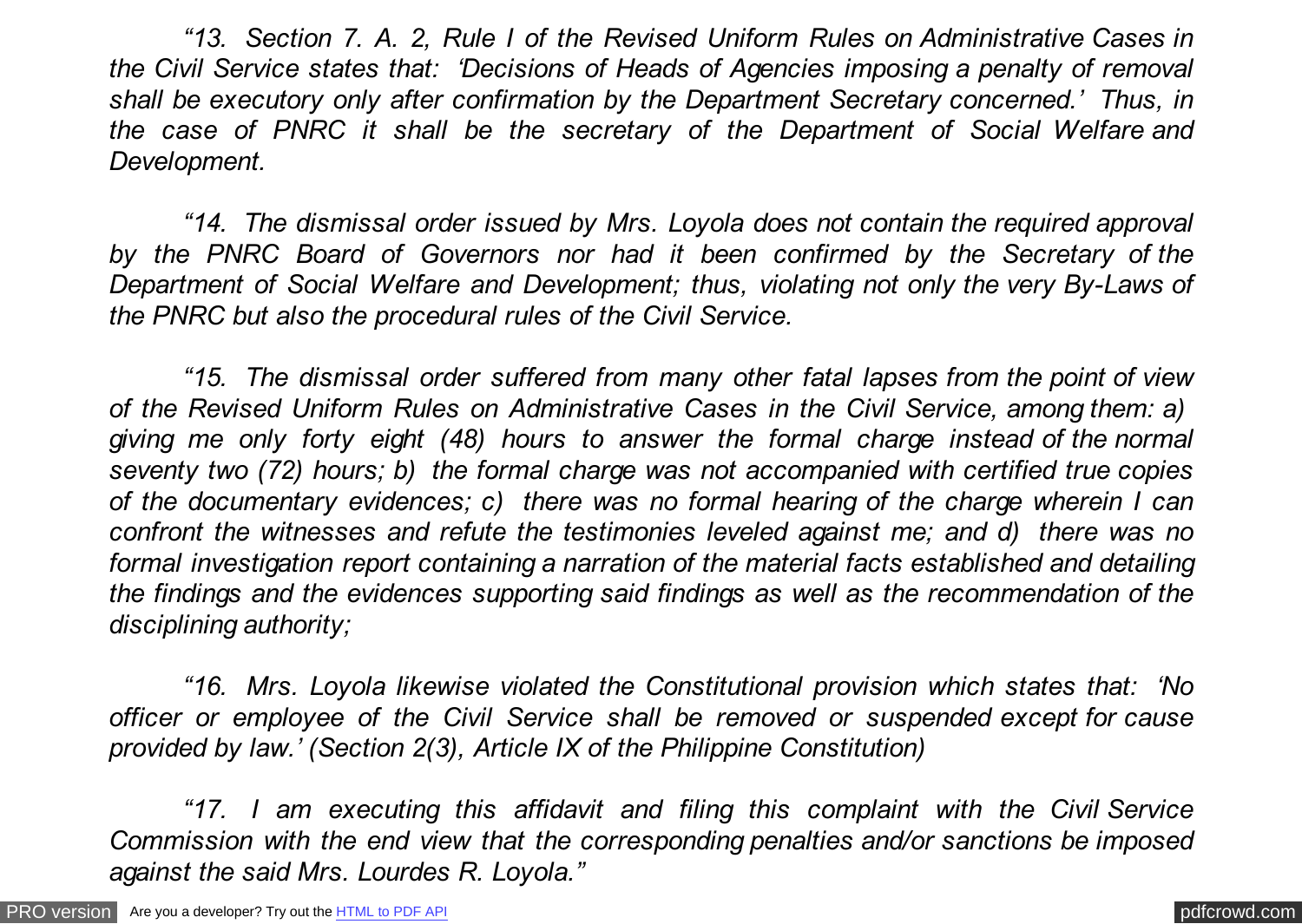In her comment, Lourdes Loyola, stated as follows:

*"It is a matter of record that in a memorandum dated 10 April 2000, complainantappellant, Mrs. Francisca S. Baluyot, was terminated from her position as Chapter Administrator of the PHILIPPINE NATIONAL RED CROSS – Bohol Chapter effective 15 April 2000. On even date, the complainant-appellant received a copy of the said order. As such, the defendant-appellant had fifteen (15) days until 25 April 2000 within which to appeal the said order of termination to this Honorable Commission pursuant to Memorandum Circular No. 19, Series 1999, otherwise known as Uniform Rules on Administrative Cases in the Civil Service xxx;*

*"Here the instant appeal was filed sometime June 2000 at the Civil Service Commission Regional Office (CSCRO) No. VII which is obviously way beyond the reglemetary period of fifteen (15) days. Hence, for failure of the complainant-appellant to file the instant appeal within or before 25 April 2000, then the dismissal of the instant appeal is more warranted xxx"*

*"WHEREFORE, it is respectfully prayed that this Honorable Commission order the dismissal of the instant appeal for having been filed beyond the reglementary period."* 

In her Comment/Manifestation, Baluyot avers as follows:

*"1. The complaint filed before this Honorable Commission against respondent Lourdes R. Loyola was an original complaint for Oppression, Misconduct, and In efficiency and incompetence in the Performance of Official Duties and NOT an appeal on the dismissal order issued by the latter to the former on April 10, 2000 and to take effect five days later or on April 15, 2000;*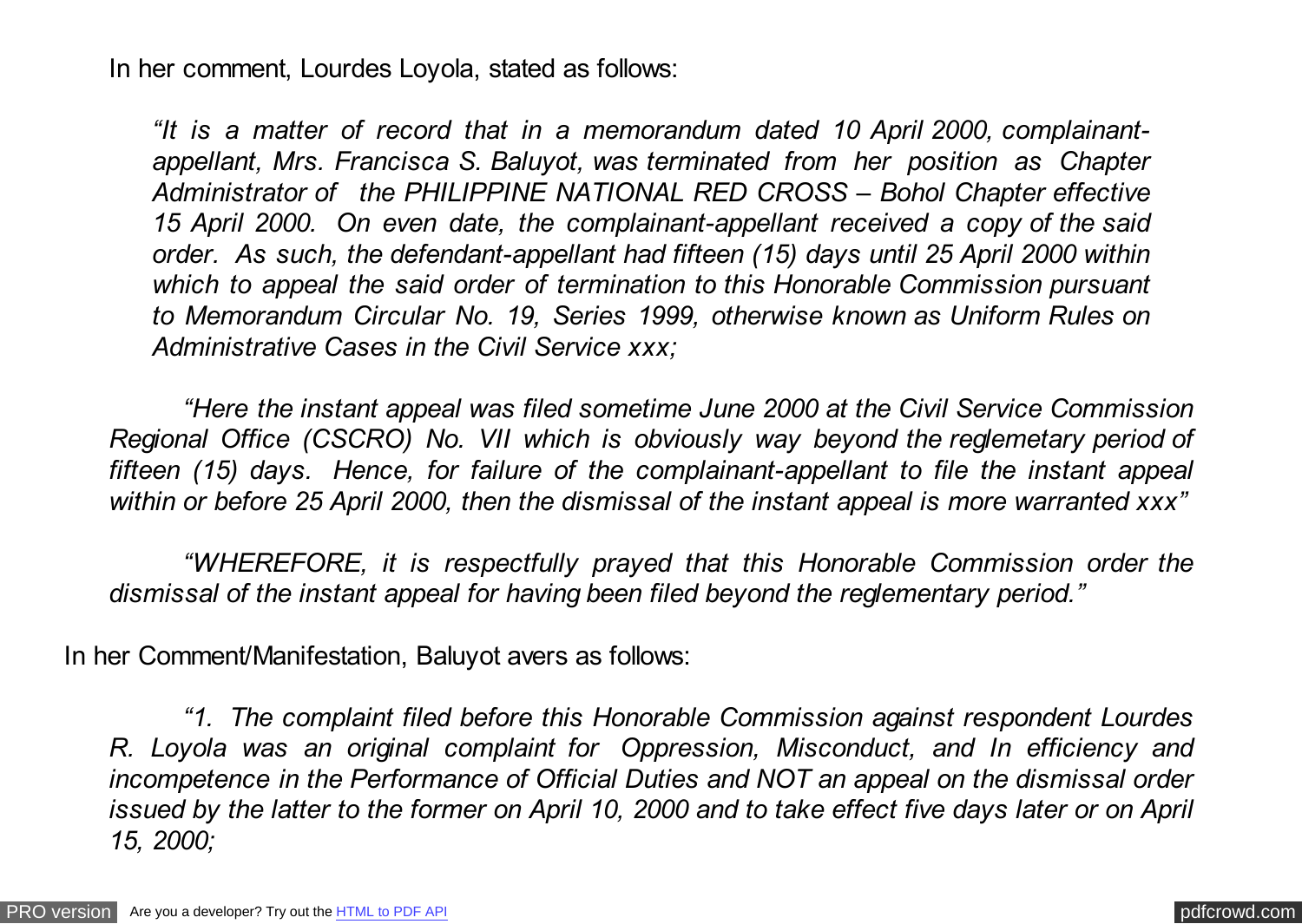*"Complainant has filed a civil case for Injunction with Prayer Preliminary Injunction and/or Temporary Restraining Order and Damages against Mrs. Loyola on April 14, 2000 or a day before the said dismissal order was to take effect. This case is now pending at Branch 49, Regional Trial Court, 7th Judicial Region with seat at Tagbilaran City as Civil Case no. 6486;*

*"3. The complainant was formed to seek for the immediate succour (sic) of the courts and not to the Honorable Commission by way of appeal because of the urgency of the matter and issue of constitutionality of the dismissal order.*

*"4. The complainant has also informed the Honorable Court handling the said civil case of this administrative complaint xxx;*

*"5. The complaint before this Honorable Commission should therefore be treated as an original administrative case against respondent and not as an appeal of the questioned dismissal order on account of the above-stated reasons;*

*"6. Should the Honorable Commission consider the administrative complaint as an appeal we manifest that the same be shelved or archived until the resolution of the pending civil case.*

*"WHEREFORE, premises considered, it is respectfully prayed of this Honorable Commission to consider the administrative complaint as an original case or if it does consider it as truly an appeal then we pray that it be shelved or archived until the resolution of the pending civil case.*

In her Counter-Manifestation, Loyola stated as follows: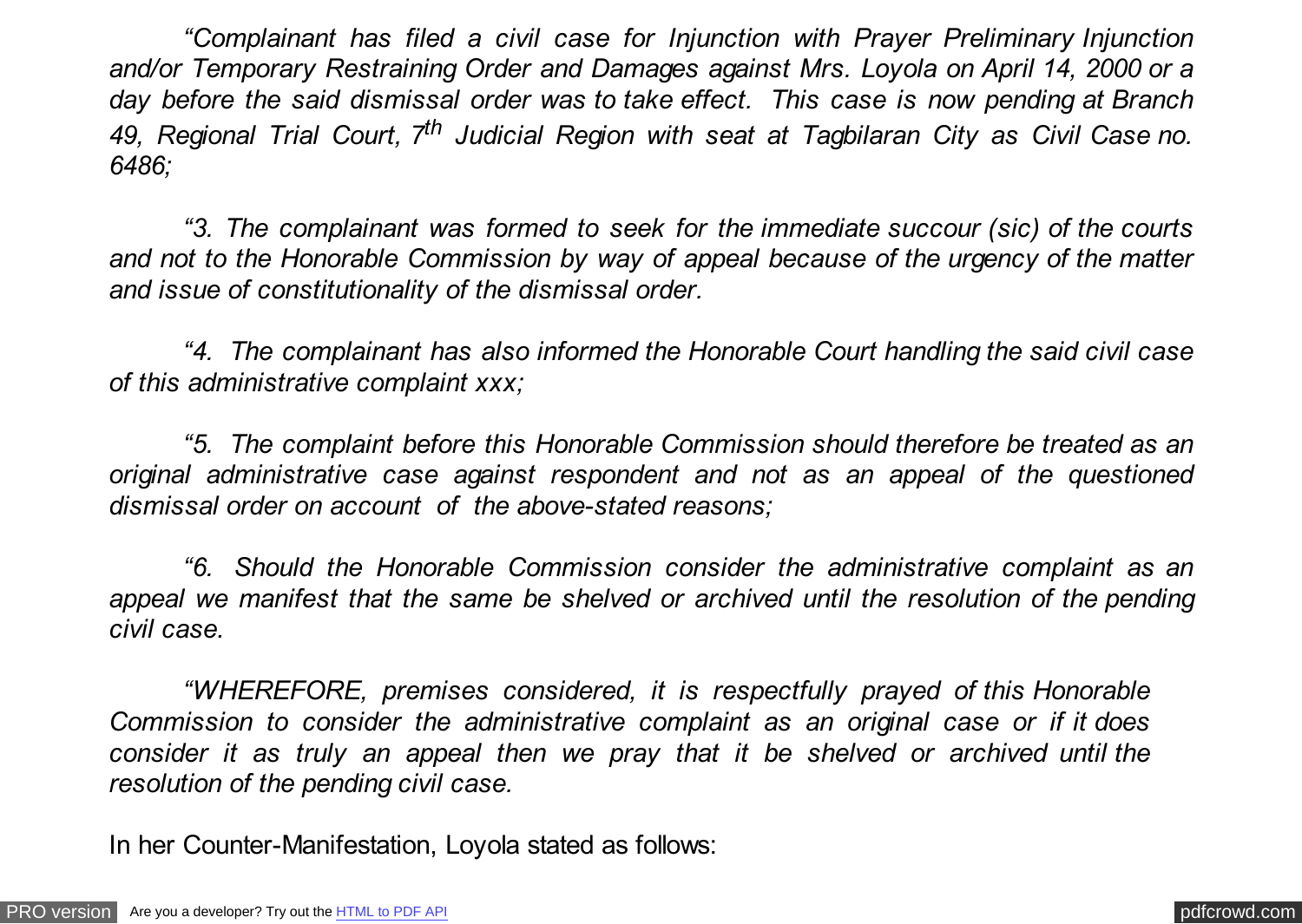*"Contrary to the complainant's submission, the instant case should not be shelved or archived premised on the pendency of the Civil Case No. 6486 entitled 'Francisca S. Baluyot v. Lourdes R. Loyola, as Secretary General of Philippine National Red Cross;*

*"Appellant Mrs. Francisca S. Baluyot was terminated from her position as Chapter Administrator of the Philippine National Red Cross-Bohol Chapter on 15 April 2000. Being so, her recourse should have been an appeal to this Honorable Commission pursuant to Action 43 of Memorandum Circular No. 19m, series 1999;*

*"However, instead of filing one, appellant opted first to file a petition for injunction with the regular court at Bohol questioning the validity of her dismissal which herein respondent-appellee sought to dismiss for failure to exhaust remedies before this Honorable Commission, among others. A few months later, herein complainant filed the instant appeal, a clear case of forum shopping xxx;*

*"In other words, realizing the futility of her resort with the Regional Trial Court of Bohol, appellant would now, by way of the instant appeal, seek succor from this Honorable Commission to (sic) acts of respondent-appellee xxx*

*"More importantly, with the filing of the instant case, this Honorable Commission has acquired jurisdiction of (sic) the same. As such, contrary to the manifestation of herein complainant, the instant case should not be suspended or archived xxx*

*"Stated differently, the competence of this Honorable Commission to resolve the issue on hand should prevail over the exercise of jurisdiction by any other tribunal consistent with the exercise of primary jurisdiction over the instant case xxx*

Records show that Francisca Baluyot was dismissed from the service by Lourdes R. Loyola, Secretary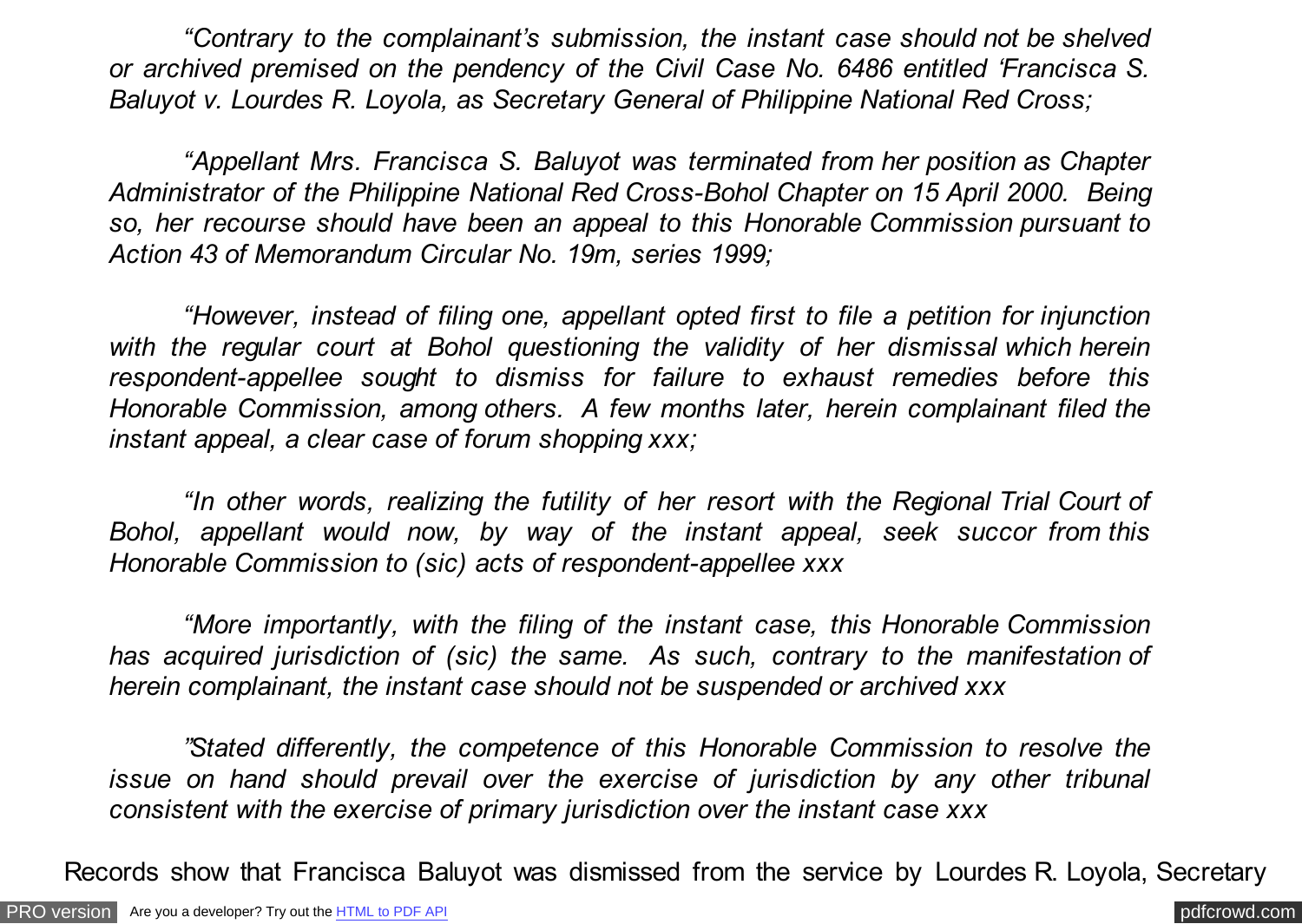General of the PNRC in her decision dated April 10, 2000. A Petition for injunction was filed with the regular court at Bohol questioning the validity of her dismissal. In June, 2000, Baluyot filed a complaint with the Civil Service Commission Regional Office (CSCRO) No. VIII against Loyola. However, the same was forwarded to the Commission on the belief that said complaint should be properly treated as an appeal on Baluyot's dismissal from the service.

Hence, this Appeal.

The issues in this case are as follows:

- 1. Whether or not the Commission can take cognizance of the instant appeal.
- 2. Whether the dismissal of Francisca S. Baluyot is in order.

Anent the first issue the Commission rules in the affirmative.

Relevant to this is the ruling of the High Court in the case of *Camporedondo vs. National Labor Relations* **Commission, 312 SCRA 47, which states that:** 

*"xxx the Philippine National Red Cross (PNRC) is a government owned and controlled corporation, with an original charter under Republic Act No. 95, as amended. The test to determine whether a corporation is government owned and controlled, or private in nature is simple. Is it created by its own charter for the exercise of a public function, or by incorporation under the general corporation law? Those with special charters are government corporations subject to its provisions, and its employees are under the jurisdiction of the Civil Service Commission, and are compulsory members of the Government Service Insurance System."*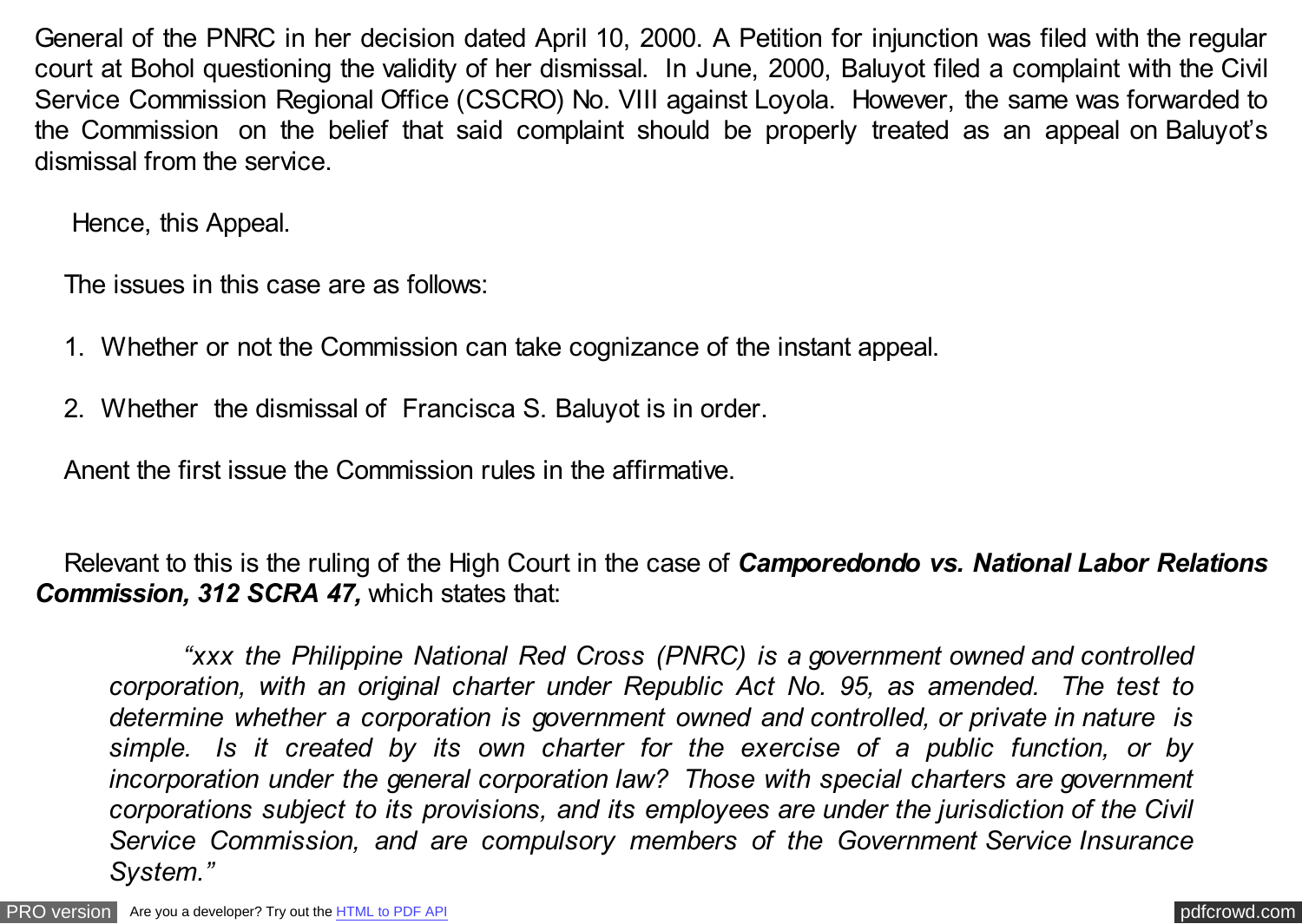Hence, since the Philippine National Red Cross is a government owned and controlled corporation with original charter, the Civil Service Commission (CSC) has jurisdiction over its employees. As such, disciplinary jurisdiction attaches over them in the same manner that all appointments thereat should pass through the Commission.

Anent the second issue, the Commission rules in the negative.

Records show that Francisca S. Baluyot, after the issuance of the formal charge against her, filed an answer signifying her intention to have a formal investigation. However, the disciplining authority, not being satisfied with her explanation immediately issued an order dismissing her from the service. *Section 22, Rule II of the Uniform Rules on Administrative Cases in the Civil Service* provides that *"although the respondent does not request a formal investigation, one shall nevertheless be conducted by the disciplining authority where from the allegations of the complaint and the answer of the respondent, including the supporting documents of both parties, the merits of the case cannot be decided judiciously without conducting such investigation."*

While it is true that a formal trial-type is not essential to due process, it is necessary that *"the parties are given a fair and reasonable opportunity to explain their sides of the controversy and to present supporting evidence on which a fair decision can be based." (Autobus Workers Union [AWU] vs. National Labor Relations Commission, 291 SCRA 219)* Also, before an employer may dismiss an employee, the latter must be afforded due process which means, among others, the opportunity to confront the witnesses against him and to adduce evidence in his defense. *(Biantan vs. NLRC, 287 SCRA 645)*

It should be noted that even under the amended By-Laws of the PNRC, one of the functions of Lourdes R. Loyola, as disciplining authority, is to cause the investigation of an employee accused of misconduct, malfeasance or immorality and considering the gravity of the charges against Baluyot, which are dishonesty and malversation, both being grave offenses, which if proven by substantial evidence will cause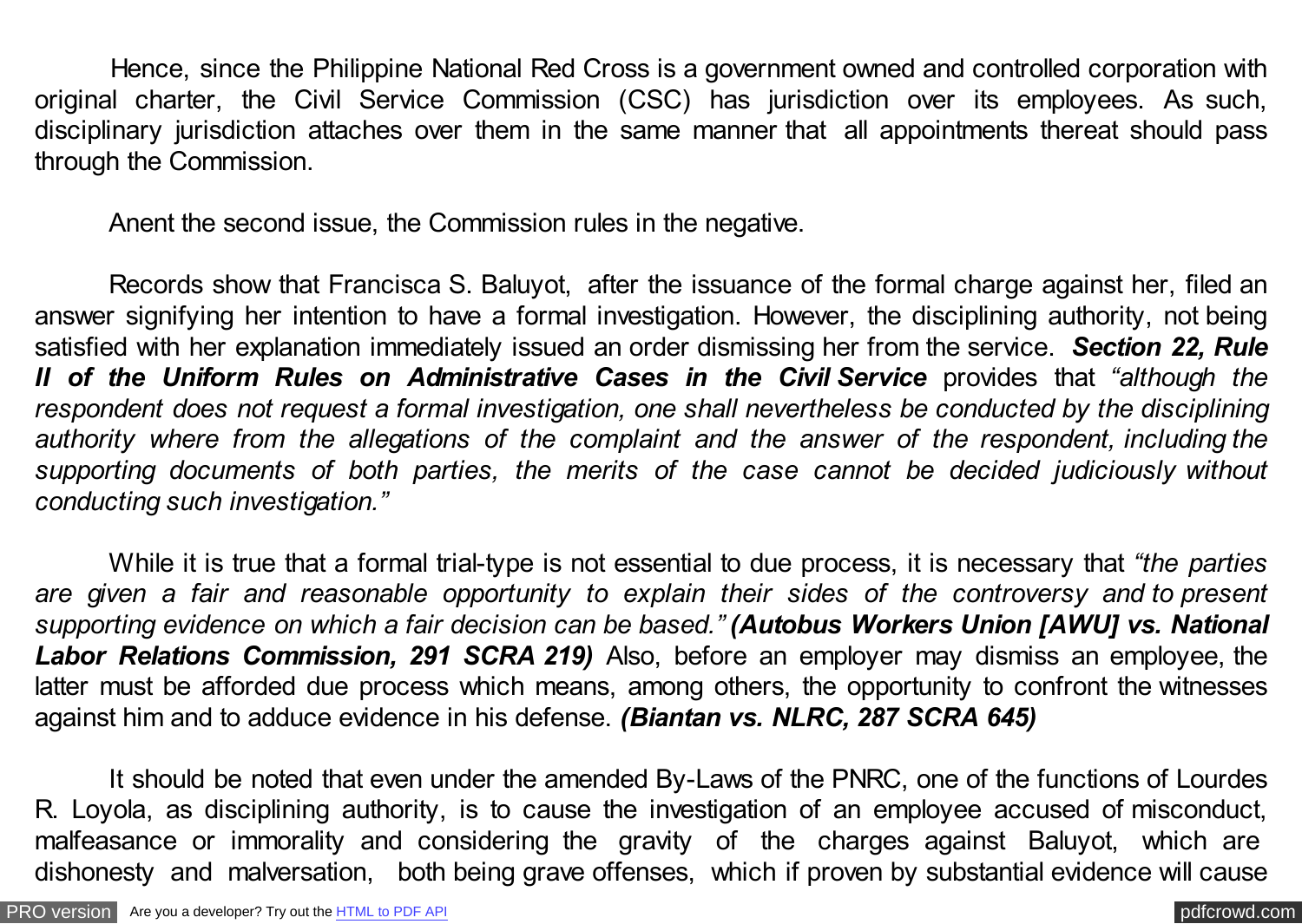her dismissal from the service, Loyola should have ordered the conduct of a formal investigation.

Moreover, the amended By-Laws provides that the Secretary General can order the employees dismissal from the service except that for employees who are appointed with the occurrence of the Board. Since the appointment of Baluyot was confirmed by the PNRC Board of Governors, her dismissal should also have been approved with the concurrence of the Board. Settled is the rule that *the power to appoint carries with it the power to dismiss.* Since the law prevailing at the time of Baluyot's appointment states that his dismissal should also be confirmed by the Board, the said law shall govern. The amended by laws cannot be given retroactive effect considering that it will be detrimental to employees who were previously appointed by the Secretary General with the confirmation by the Board. Thus, it is violative of Baluyot's right to due process such that *"No officer or employee in the Civil Service shall be removed or suspended for a cause as provided by law and after due process."*

 In point thus is **Section 48 of the Uniform Rules on Administrative Cases in the Civil Service** which provides:

 **Section 48. When Case is Remanded for Violation of Respondent's Right to Due Process**. – If the case on appeal with the Commission Proper is remanded to the proper disciplining authority for further investigation, the said disciplining authority shall finish the investigation within three (3) calendar months from the date of receipt of the records from the Commission, unless the investigation is delayed due to the fault, negligence or petition of the respondent, or an extension is granted by the Commission Proper in meritorious cases. The period of delay shall not be included in the computation of the prescribed period.

 "Within fifteen (15) days from the termination of the investigation, the disciplining authority shall render its decision. If at the end of said period, the disciplining authority fails to decide the case, the Commission Proper shall vacate and set aside the appealed decision and declare respondent exonerate of the charge. If the respondent is under preventive suspension,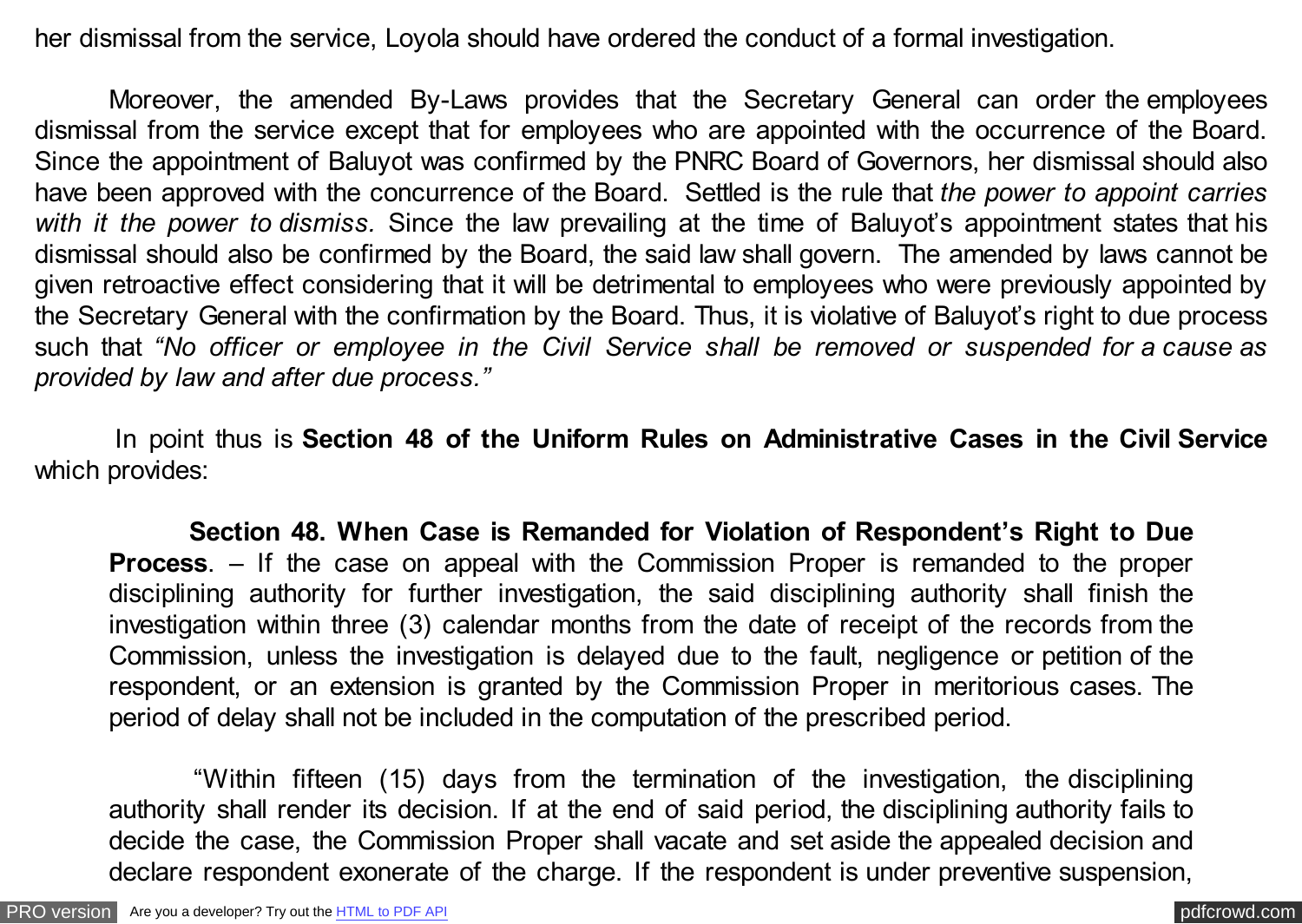he shall be immediately reinstated and shall be entitled to back salaries and other benefits.

 "The Civil Service Regional Office and the Office for Legal Affairs of the Commission Proper shall evaluate requests for the extension of formal investigations and grant the same on meritorious grounds. In disposing the requests, these offices shall be guided by the principles of justice and fair play, provided, that the extension shall not be for more than twenty (20) days.

 "For this purpose, the Director shall monitor the implementation of the CSC Resolution remanding the case to the proper disciplining authority for further investigation and to submit a report to the Commission Proper.

 On the contention of Loyola that this appeal should be dismissed because it was filed beyond the prescriptive period , it was held in the case of *Mendoza vs. CSC, G.R. No. 105685, July 5, 1994, 233 SCRA 657* that *"xxx even if the his appeal was filed beyond the prescriptive period, his case still falls within the ambit of our ruling in Mangubat vs. De Castro, 163 SCRA 608). In that case we held that administrative rules of procedure shall be construed liberally in order to promote their object and assist the parties in claiming just, speedy and inexpensive determination of their respective claims and defenses. xxx"* What is important is that appellant should be afforded her right to due process.

**WHEREFORE,** the appeal of Francisca S. Baluyot is **GRANTED**. Accordingly, she is reinstated to her position with payment of backwages without prejudice to the conduct of further proceedings in compliance with the due process requirements of the law as provided in Section 48, Rule III of the Uniform Rules on Administrative Cases in the Civil Service.

Quezon City, **May 11, 2001**

**(SIGNED) JOSE F. ERESTAIN, JR.**

[PRO version](http://pdfcrowd.com/customize/) Are you a developer? Try out th[e HTML to PDF API](http://pdfcrowd.com/html-to-pdf-api/?ref=pdf) **produces** and the extent of the ATML to PDF API [pdfcrowd.com](http://pdfcrowd.com)